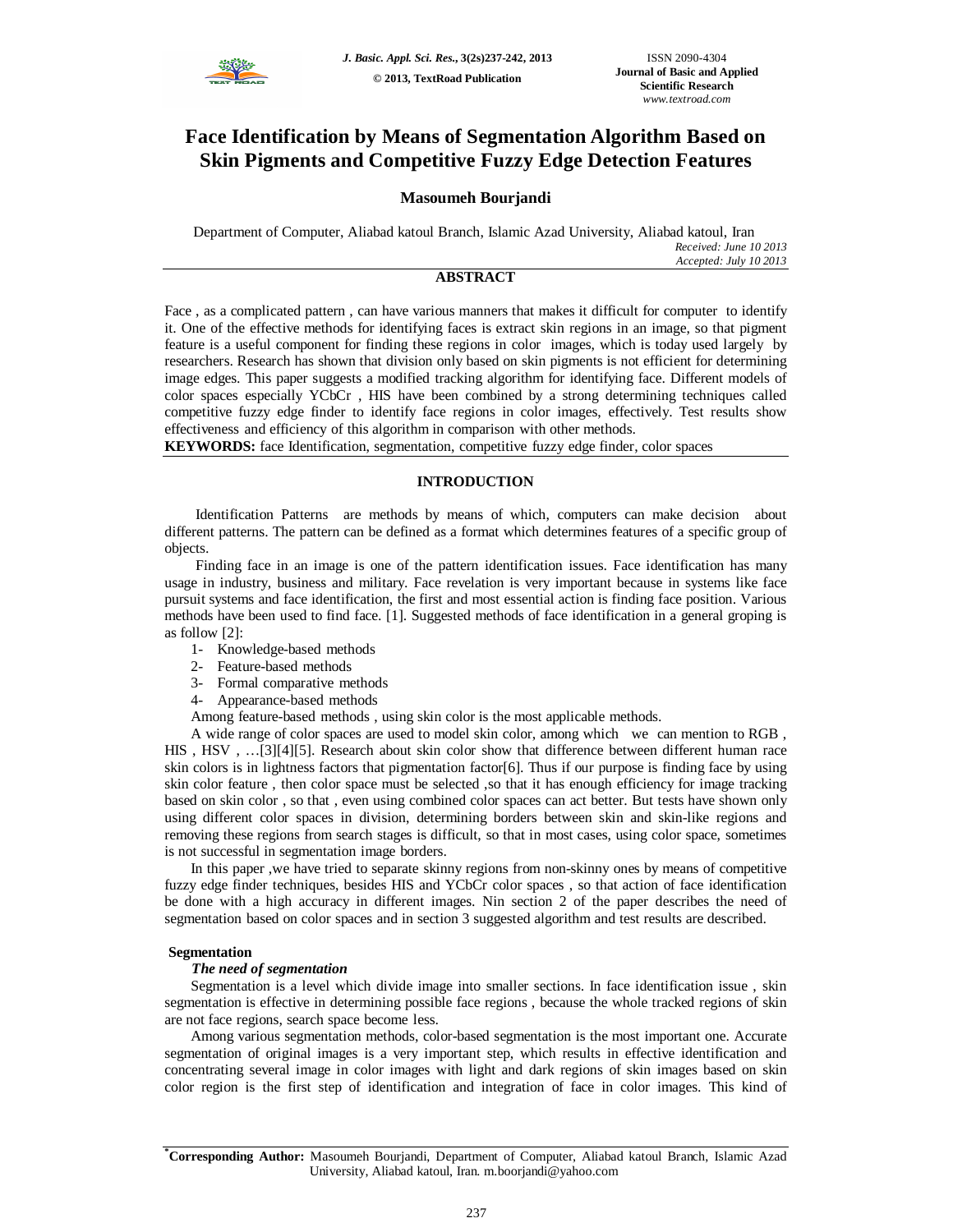segmentation based on human skin color is by means of color spaces, which results identifying skin-like regions like real skin. Thus, these skin-like regions should be eliminated. Researchers work on skin color segmentation conformity to get the correct identification [7].

### *Segmentation skin pixels*

Because color pixels of skin play an important role in face identification in color images, skin color units from different color spaces are used to divide image, effectively, which is a crucial tool for determining possible regions containing face only , attention to possible regions containing face in identification stages, decrease search space.

Human skin colors of different rates , only is different in intensity (number of skin pigments). Also people have different understanding about skin color of different regions. Stability of skin pigments makes it possible to use a simple unstable segmentation method. For face identification in color images with complicated scenes [8], using skin pixel features for segmentation, decrease search space, largely. Several researchers have used skin features to primarily face segmentation. There are other limitation in these divided joining parts, including the number of skin pores present in divided region, which is used to investigating that whether divided joining parts of a region of face skin is correct and accurate, whether based on height and width of it, the region is in accordance with golden proportion,  $(1+\sqrt{5})/2$ . By dividing skin color , it becomes clear if color pixel contains human skin color. By this kind of grouping , problems like different skin colors( white , pink, yellow, brown and black scene lightness and the fact that black background pixels may have the same color as that skin color , would be removed. Skin color-based face identification techniques are including 3 steps:

- 1- Color space-based decision making.
- 2- Creating skin model and dividing the image by means of this model.
- 3- Concentrating face in divided image

#### *color spaces*

In skin-based face identification various color spaces have been suggested and investigated. Some of the common color spaces are as follow: RGB , normalized RGB, YUV , YCbCr, and HIS (image , saturated , intensity) and many others. Vossentus et.al. have conducted many research about different color spaces[9]. By using color spaces YCbCr and HSV can face to intensity diversity more extent. Because skin color distribution different racial groups is high , a strong and material method is needed to use the amount of skin pigments of skin color by means of statistical method. Variation in light source distribution results in crucial change in emersion of face image. There is a discussion about kind of color scape , which is better fore skin segmentation. Simple transformation , clear light borders , and color parts is the reasons for using YCbCr color space more than others. The most simple model is to define skin color pixels region by using Cr, amounts by Cb , and skin color pixels sample. By choosing accurate tolerance  $(Cr1, Cr2)$ ,  $(Cb1, Cb2)$ . A pixel has color skin if the amount of pigments $(Cr, Cb)$  fall into an antiseptic confine, namely:  $Cr1 \leq -Cr \leq Cr2$ ,  $Cb1 \leq -Cb \leq -Cb$ . This separation between skinny and nonskinny colors depends on chosen color model. Color of objects and scene will change intensively when place in different light situations. Besides YCbCr , HIS , and TSL (limited color , saturated , lightness), some other linear changes from RGB space are used to skin identification , too. Challenges , in segmentation images with different skin colors in contrast to skinless regions , made various problems. Segmentation with a single color space results in 2kind of wrong identification , that is incorrect identification in which non-skinny region is identified as skinny region , and an unknown region in which a real skinny region is not identified by the algorithm.



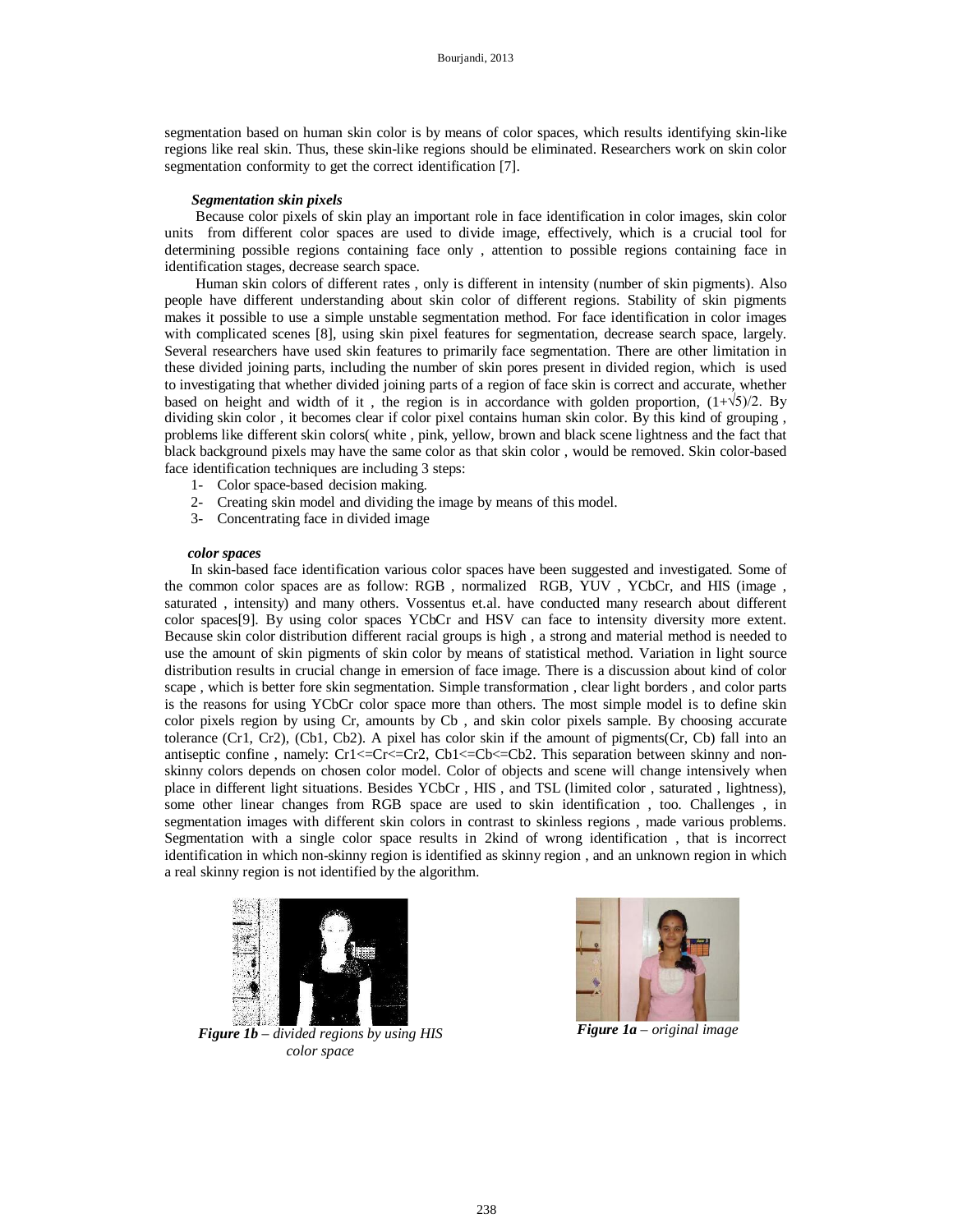

*Figure 1 c – divided regions by using YCbCr color space*

Figure 1a , 1b , 1c, show these and sections which are divided as skinny region in HIS color space (fig. 1c) are not divided as skinny region in YCbCr color space (fig.1c) and vs.

Thus it is a better method for eliminating these problems by using color spaces combination. Most of identification algorithms suppose images as back grounds without color similar to people skins who wore cloths with the same color of skin and etc .if an image has a background similar to skin color , the whole region would be identified as skinny region.(fig.2a , 2b). to identify faces exist in divided regions, more stages of face integration is needed.

In dividing face of people who wore skin color cloths or the like , and by using segmentation technique before processing skin pixels , the whole image is identified as face region , thus we need a further step and face identification [10]. Moreover , overlapping of face regions in face segmentation , makes more limitation , because of difference in lightness , when dividing skin regions, be not identified as skin region. Face identification in this situation is more complicated than background with non-skinny , color, and steady.



*Figure 2b – divided image by using HIS and YCbCr combination*



*Figure 2a – original image with background similar to skin.*

# **Edge Identification**

Nevertheless , using different color spaces while dividing determining borders between skin and skin like regions and eliminating these regions from search steps is difficult. Sometimes using color space , alone , is not successful in dividing images borders. So , for determining the exact borders of regions , combining divided image by using color spaces with original image which edge is delineated by using competitive fuzzy edge finder algorithm makes better results.

Edge identification mention to identifying discontinuity in an image. Discontinuity, is the sudden shift in pixel intensity which z scene.

Edge determine borders , thus are very important in image processing and are important tool in image segmentation.

Edge notion is very effective in processing regions , because an edge means change in grey level of a point based on its background. Edges are seen on the border between tow regions , point with high slope , that increase intensity. Thus interplay possibility of this method to noise is less and to identifying weak edges is more. Therefore using a method which can be resistant to noise and has low computational lload, can be very suitable. Among edge identification algorithms, that are used often , we can mention to Kani , LOG (Laplus of Goss) , Sobel , Priorate , and Roberts , all of which have some weakness.

We use competitive fuzzy edge finder method to explore edge , which is suggested by Lily Carl G. Looney , Rui Liang in 2003 , to classify image pixels in edge and background classes , effectively. In this method , 4 kinds of edge , including directional edge in horizontal , vertical , 45° and 135° directions are defined for wdge histogram formation. Tests results show high ability of this algorithm for determining image edges. Details about extracting edge by this algorithm are described in reference 14[12].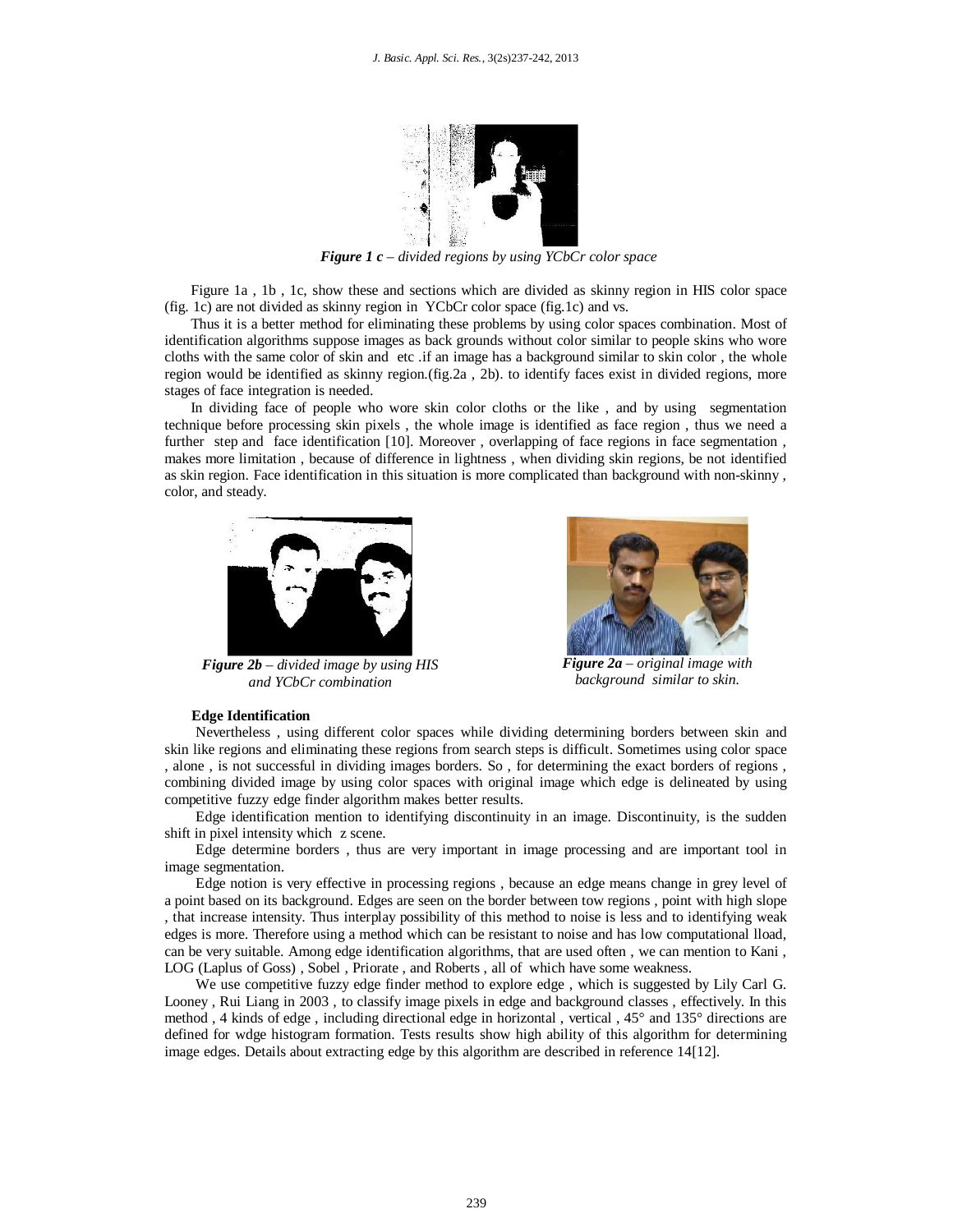Then morphology actions would be done on them. As you can see in image 3b, edge finding by competitive fuzzy edge finder results in thinner and better edges in compare with Robert Cross method, which is used often for face identification.









*Figure 3c – Robert Cross constructional image with surface radius 3.*

# **Proposed method**

# *Algorithm*

In this paper , we have suggested a combination of color space for skin pixels determination and competitive fuzzy edge finder algorithm for edge identification for suitable segmentation. Because all of the divided regions of skin , do not belong to face , each divided region passes through a face segmentation algorithm to investigate if the divided region is face or not.

Step 1 – original image will be divided by using HIS color space for skin. One these regions , gradual analysis of different morphology actions( exhaustion, erosion) and retardation is done with suitable structural image.

Step 2 – original image will be divided by using YCbCr color space. On these regions different morphology actions would be done like previous step.

Step  $3$  – divided images from steps 1 and 2 are combined as a single divided image. In this image, joined parts will be analyzed , to achieve a divided combined image. Regions bigger than tolerance region ( in this case , more than 600 pixels) bare selected which are compatible with next specific proportions and have pores.

Step 4 – the original color space transmuted to a simple white image. Determined edges of this image are got by using competitive fuzzy edge finder algorithm, separately. Determined edge images from the two methods , would be combined to determine borders of regions ,exactly.

Step 5 – borders from previous step will be combined with divided image from step 3. After completing morphology actions , as steo 3 , we will achieve final divided image regions with pores are which are possible regions of face because of existence of eyes and mouth , and other regions would be removed. Selected face regions like paper [13] are analyzed by dividing and integrating algorithm. Just as non-facial regions which place in position similar to face , because of having pores.

# *Results of suggested method*:

Resulted image border by using competitive fuzzy edge finder in compare with Robert Cross algorithm with surface radius 3 , suggested thinner and capillary border edges.

Dividing by using combination of color spaces and edge determined by competitive fuzzy edge finder method, determines borders better than combination of YCbCr and Robert Cross edge. If the original image contains several faces with different sizes , and faces have overlap , the proposed segmentation method Is better. Like figure 4a in which face images have different size.

As you can see in figure 4c face in the aforesaid image is identified well by using proposed method.In figure 5b face of people who have glasses , are divided to two parts in Robert Cross edge segmentation , because after R.C edge identification morphological action like retardation , an analysis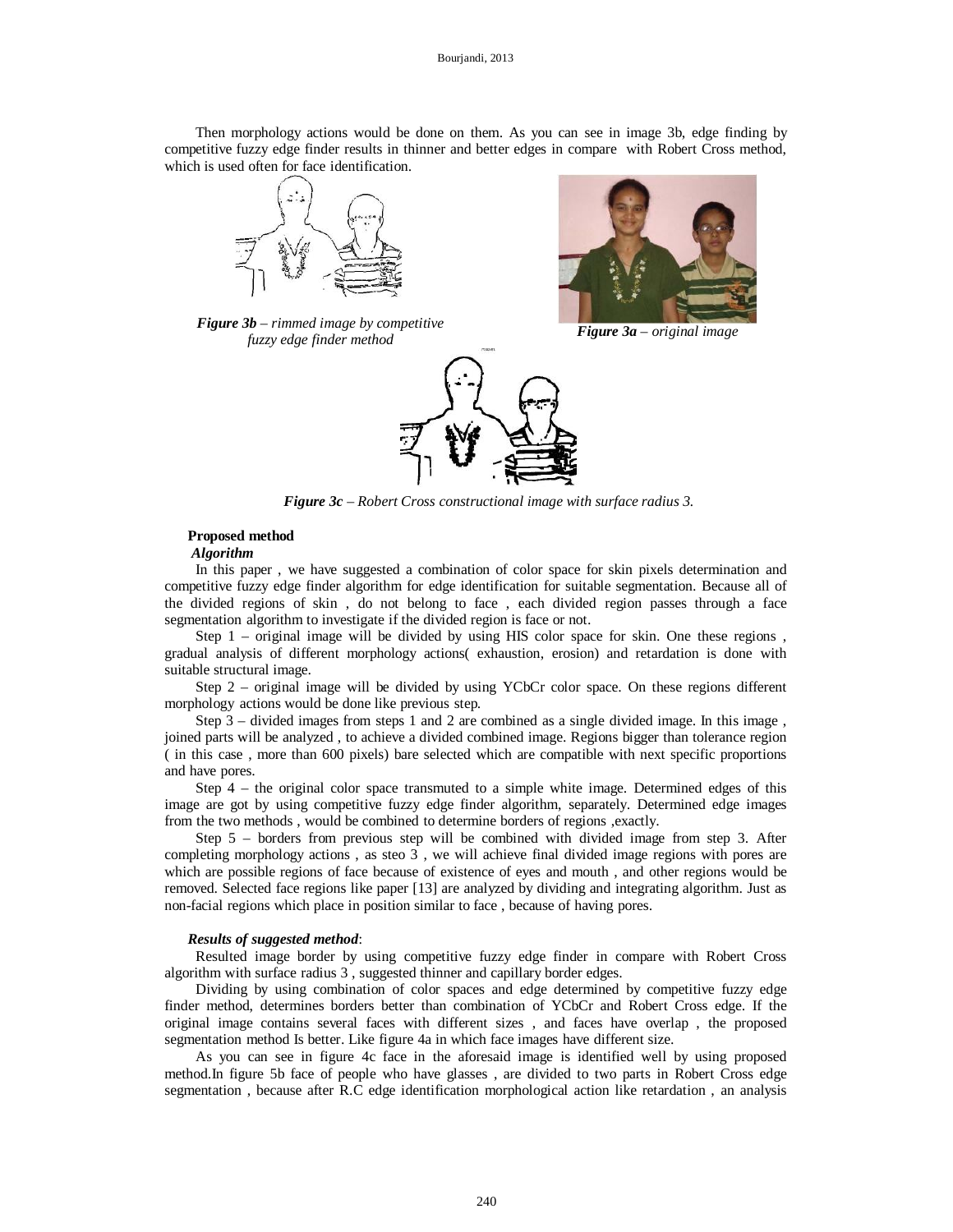was done about it , and edges would become thicker , while face identification was done well by proposed method.



*Figure 5c - divided by YCbCr and Robert Cross edge method*



*Figure 4c – divided by YCbCr and Robert Cross edge method*

# **Conclusion**

In this paper a segmentation algorithm for face identification in color images and skin regions is suggested. Identifying edge by dividing skin based on amount of skin color and combining several color spaces , results in a better segmentation. Especially combining HIS and YCbCr color spaces with edge identification algorithm , competitive fuzzy edge finder , divide original image better than previous endeavor in which a color space and Robert Cross edge technique were used. This segmentation method decrease searching space in identification stage. This is obvious from divided images 4b , 5b , which are the final images of 4a , 5a ,accordingly.

# **REFERENCES**

- [1] Ming- Hsuan Yang, " Detecting faces in images: A survey", IEEE Transations on pattern Analysis and machine intelligence, vol .24, no, 1, January 2002.
- [2] V. Vezhnevets, V. Sazonov, A. Andreeva, A Survey on Pixel-Based Skin Color Detection Techniques, Proc. Graphicon, 85 (2003).
- [3] J. A. Dargham, A. Chekima, Lips Detection in theNormalised RGB Color Scheme, Information and Communacation Technologies, 1, 1546 (2006).
- [4] R. Lein Hsu, M. Abdel-Mottaleb, A. K. Jain, Face Detection in Color Image, IEEE Transaction on Pattern Analysis and Machine Intelligence, 24, 696 (2002).